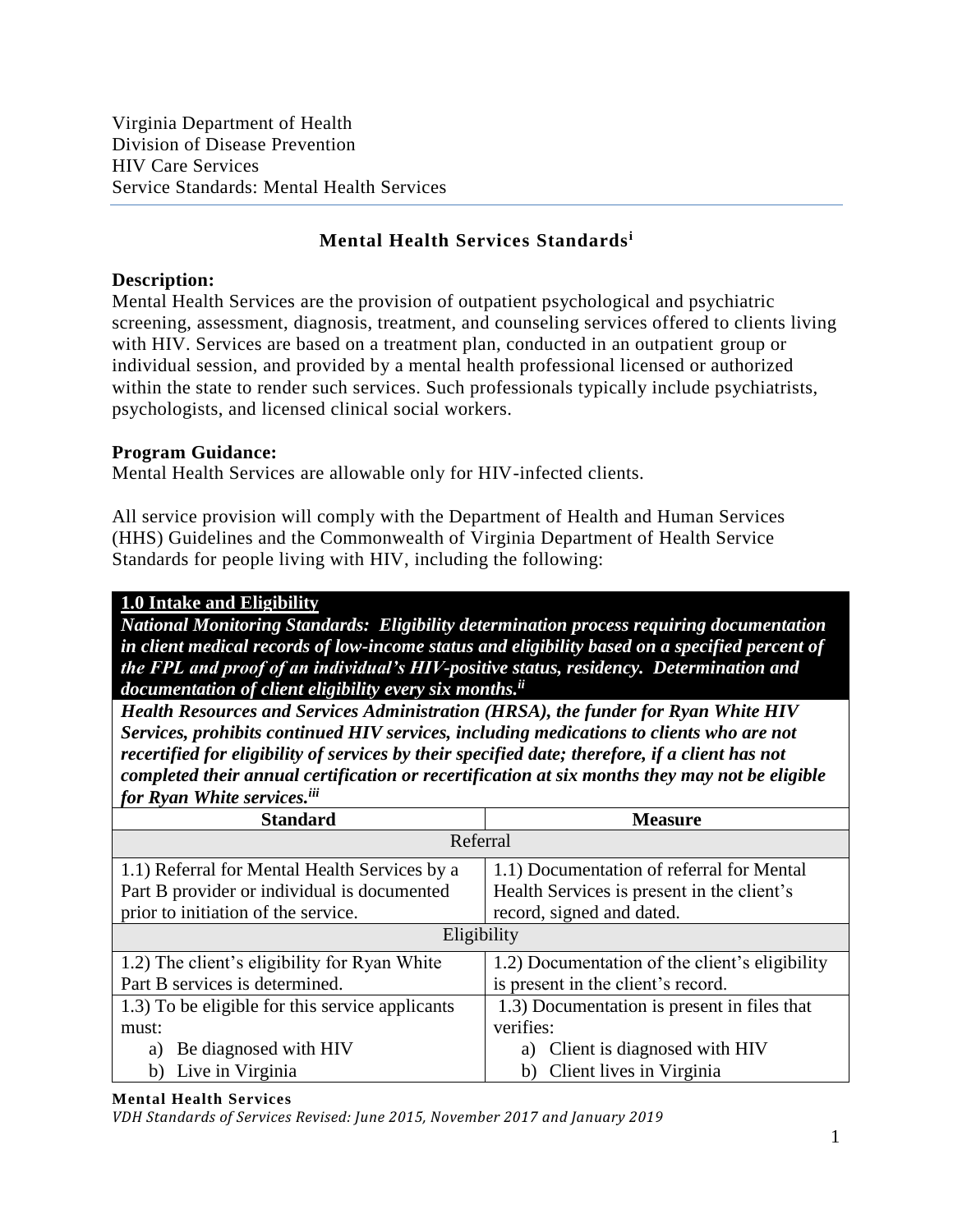| Have an individual or family income at<br>c)<br>or below 500% of the Federal Poverty | d) Client Medicaid status (gap of<br>services)   |
|--------------------------------------------------------------------------------------|--------------------------------------------------|
| Level (FPL)                                                                          | Recertification for continued<br>e)              |
| d) Ryan White Part B is the payer of last                                            | eligibility for Part B services every six        |
| resort and other funding sources must be                                             | months                                           |
| vigorously pursued.<br>Providers<br>are                                              | Client agrees to participate in<br>f)            |
| responsible to ensure that clients are                                               | insurance option that best meets their           |
| screened and deemed ineligible for other                                             | medical needs and for which the client           |
| payer sources covered by Federal or                                                  | is eligible.                                     |
| State programs such as Medicare,                                                     |                                                  |
| Medicaid, all other forms of insurance or                                            |                                                  |
| third party payers such as private and                                               |                                                  |
| commercial insurance plans, and other                                                |                                                  |
| payers.                                                                              |                                                  |
| Provide recertification every six months<br>e)                                       |                                                  |
| with proof of income, changes in                                                     |                                                  |
| insurance coverage, or any changes in                                                |                                                  |
| residency                                                                            |                                                  |
| Client eligibility ensures Part B<br>f)                                              |                                                  |
| services are used as the payer of last                                               |                                                  |
| resort. Client must agree to participate                                             |                                                  |
| in the insurance option client is eligible                                           |                                                  |
| and that best meets the client's medical                                             |                                                  |
| needs regardless of preference.                                                      |                                                  |
|                                                                                      |                                                  |
| <i>Note:</i> The Part B Program is the payer of last                                 |                                                  |
| resort. This is interpreted as "funds"                                               |                                                  |
| receivedwill not be utilized to make                                                 |                                                  |
| payments for any item or service to the extent                                       |                                                  |
| that payment has been made, or can reasonably                                        |                                                  |
| be expected to be made" by another payment                                           |                                                  |
| source. <sup>iv</sup>                                                                |                                                  |
|                                                                                      |                                                  |
| Apply through the VDH Central Office or                                              |                                                  |
| through agency's eligibility services.<br>Intake                                     |                                                  |
|                                                                                      |                                                  |
| 1.4) Eligibility screening and intake to be                                          | 1.4) Documentation of intake and eligibility     |
| completed within 15 days of initial contact                                          | screening in client record signed and dated.     |
| with client.                                                                         |                                                  |
| Recertification                                                                      |                                                  |
| 1.5) Client must be recertified every six months                                     | 1.5) Documentation of recertification of the     |
| to continue to receive Ryan White services.                                          | client's eligibility every six months is present |
| There is no grace period.                                                            | in the client's record.                          |

c) Client meets income guidelines

#### **Mental Health Services**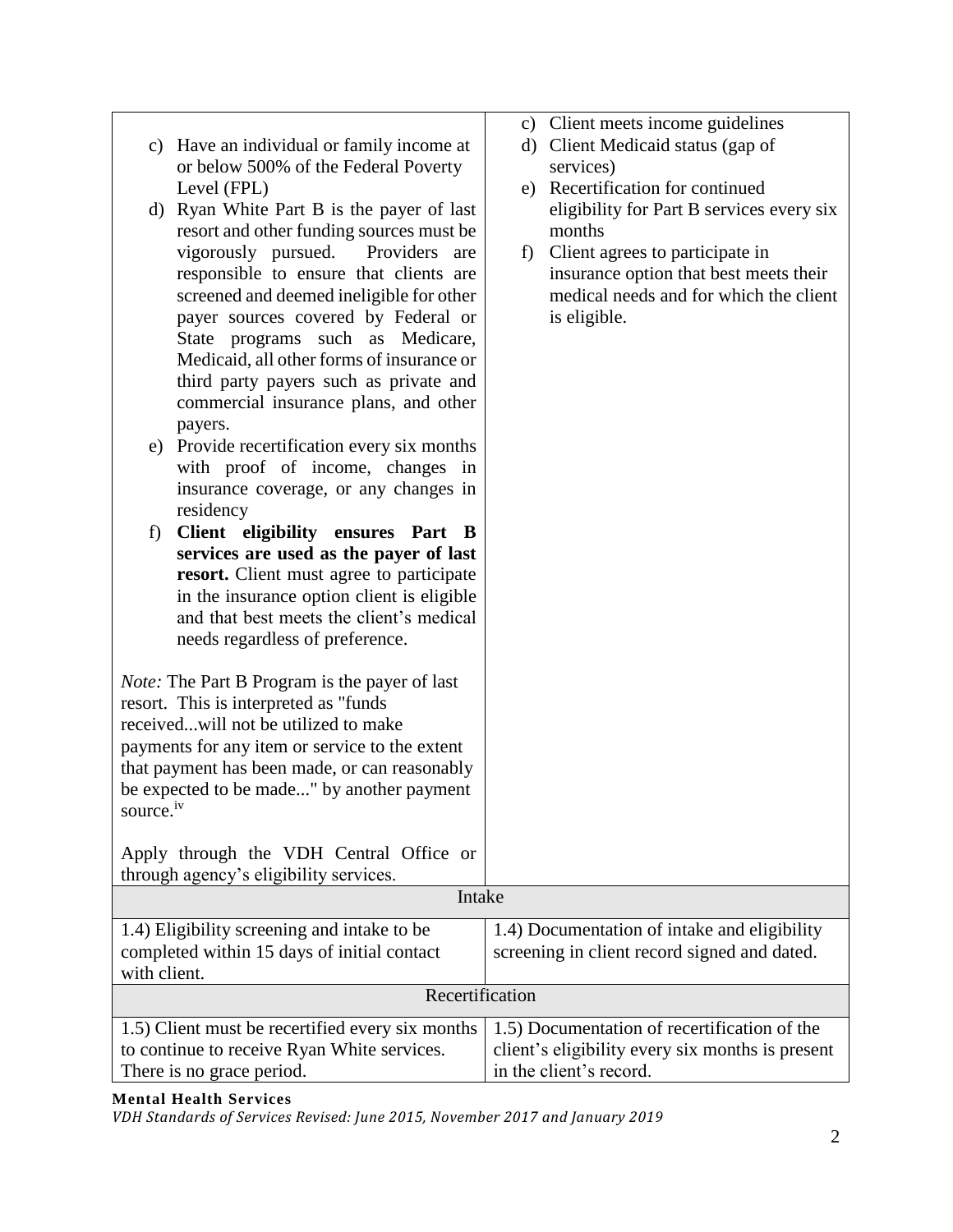## **2.0 Key Services Components and Activities**

*Mental Health Services includes psychological and psychiatric treatment and counseling services offered to individuals with a diagnosed mental illness, conducted in a group or individual setting, based on a detailed treatment plan, and provided by a mental health professional licensed or authorized within the State to provide such services, typically including psychiatrists, psychologists, and licensed clinical social workers.<sup>v</sup>*

| <b>Standard</b>                                                                                                                                                                                                                                                                                                                                                                                                                                                                                                                                                                                                                                                                                                                                                                                     | <b>Measure</b>                                                                                                                                           |
|-----------------------------------------------------------------------------------------------------------------------------------------------------------------------------------------------------------------------------------------------------------------------------------------------------------------------------------------------------------------------------------------------------------------------------------------------------------------------------------------------------------------------------------------------------------------------------------------------------------------------------------------------------------------------------------------------------------------------------------------------------------------------------------------------------|----------------------------------------------------------------------------------------------------------------------------------------------------------|
| Documentation                                                                                                                                                                                                                                                                                                                                                                                                                                                                                                                                                                                                                                                                                                                                                                                       |                                                                                                                                                          |
| 2.1) All mental health services provided is<br>documented in client record. If psychotropic<br>medications are used, the medication list,<br>assessment for side effects and treatment<br>education will also be included.<br>2.2) When a third-party payer provides service,<br>the sub-recipient must maintain a client record.<br>At a minimum, the payer's record must<br>contain:<br>Referral<br>$\bullet$<br>Initial assessment<br>$\bullet$<br>Individualized treatment plan,<br>including treatment modality and<br>frequency and quantity of treatments<br>Documentation of all contacts & dates<br>of service<br>Reassessment of treatment plan to<br>include monitoring and assessment of<br>client progress<br>Referrals and follow-ups<br>$\bullet$<br>Discharge summary.<br>$\bullet$ | 2.1) Documentation of mental health services<br>is in client's record signed and dated.<br>2.2) Signed, dated reports located in the<br>client's record. |
| All reports must be signed and dated.                                                                                                                                                                                                                                                                                                                                                                                                                                                                                                                                                                                                                                                                                                                                                               |                                                                                                                                                          |
| Assessment/Service Plan/Provision of Services                                                                                                                                                                                                                                                                                                                                                                                                                                                                                                                                                                                                                                                                                                                                                       |                                                                                                                                                          |
| 2.3) A mental health screening must be<br>completed to determine need. Mental health<br>screening to include:<br>$a)$ PHQ-9<br>$b)$ GAD-9<br>c) AUDIT-DAST<br>d) Rx Abuse Screener<br>e) MOCA.                                                                                                                                                                                                                                                                                                                                                                                                                                                                                                                                                                                                      | 2.3) Documentation of screening signed and<br>dated by mental health service provider.                                                                   |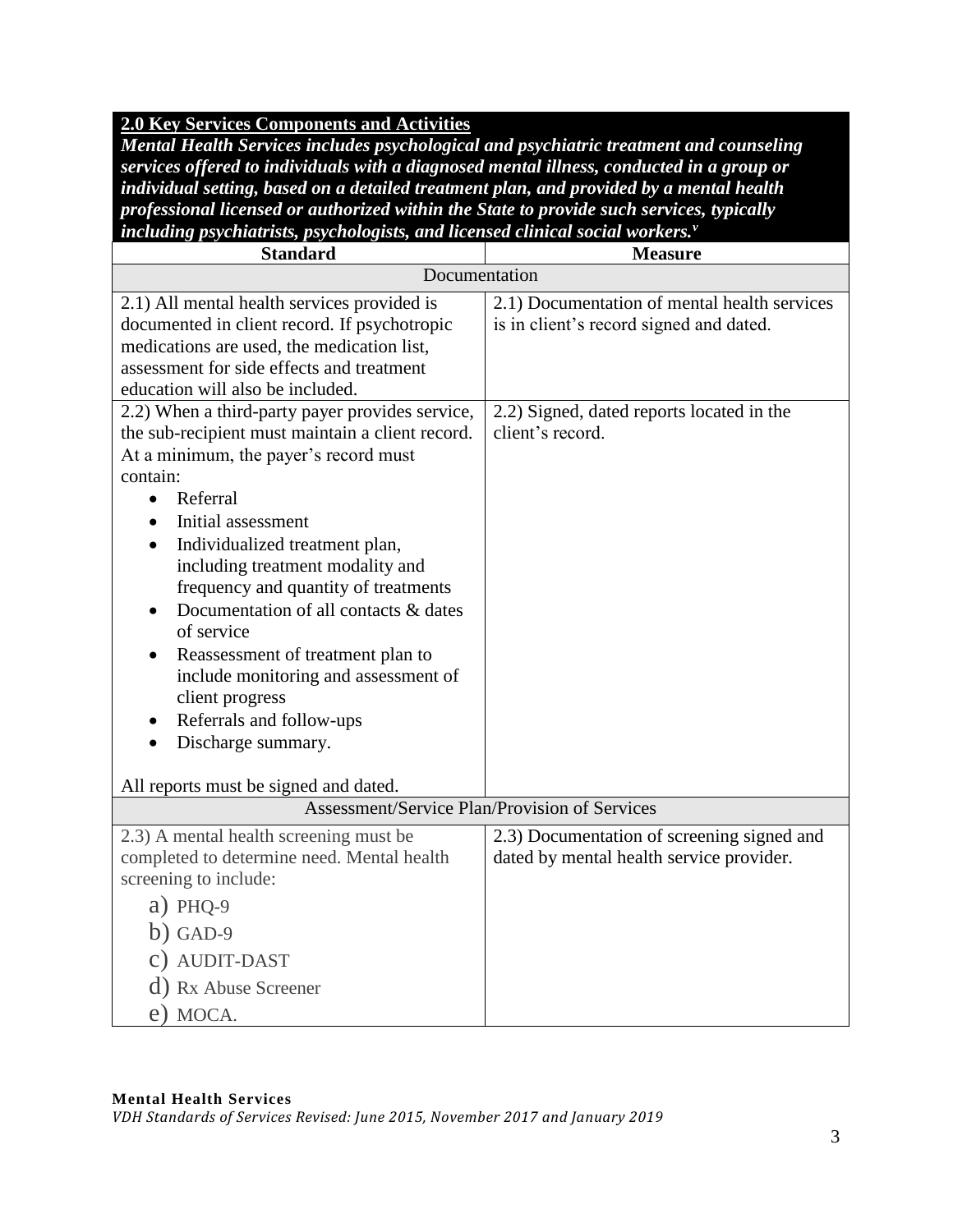| 2.4) If mental health services are deemed<br>appropriate, a service plan is developed within<br>15 days of the initial screening to include:<br>Diagnosed mental illness or condition<br>Service modality (individual or group<br>٠<br>or both)<br><b>Treatment</b> goals<br>$\bullet$<br>Start date for mental health services<br>Projected end date for services<br>Recommended number of sessions<br>Reassessment dates of client progress<br>every 90 days.                                                                                                                                                                                                       | 2.4) Documentation of service plan in client's<br>record signed and dated by mental health<br>service provider.             |
|-----------------------------------------------------------------------------------------------------------------------------------------------------------------------------------------------------------------------------------------------------------------------------------------------------------------------------------------------------------------------------------------------------------------------------------------------------------------------------------------------------------------------------------------------------------------------------------------------------------------------------------------------------------------------|-----------------------------------------------------------------------------------------------------------------------------|
| 2.5) A complete psychosocial assessment will<br>be completed and the result of the assessment<br>will be used to complete the service plan as<br>necessary.                                                                                                                                                                                                                                                                                                                                                                                                                                                                                                           | 2.5) Documentation of complete psychosocial<br>assessment in client's record signed and<br>dated.                           |
| 2.6) Mental health services, provided as group<br>or individual sessions, should be specific to<br>individual client needs and can include<br>counseling regarding:<br>Prevention and transmission risk<br>a)<br>behaviors, including root causes<br>and underlying issues related to<br>increased HIV transmission<br>behaviors<br>Substance abuse<br>b)<br>Treatment adherence<br>c)<br>Development of social support<br>d)<br>systems<br>Community resources<br>e)<br>Maximizing social and adaptive<br>f)<br>functioning<br>The role of spirituality and religion<br>g)<br>in a client's life, disability, death<br>and dying and exploration of future<br>goals. | 2.6) Documentation of mental health services<br>provided in client's record signed and dated.                               |
| 2.7) Care will be coordinated across the agency<br>and specifically address monitoring mental<br>health and treatment adherence.                                                                                                                                                                                                                                                                                                                                                                                                                                                                                                                                      | 2.7) Documentation of consultation with<br>medical staff, mental health, pharmacy and<br>other support services, as needed. |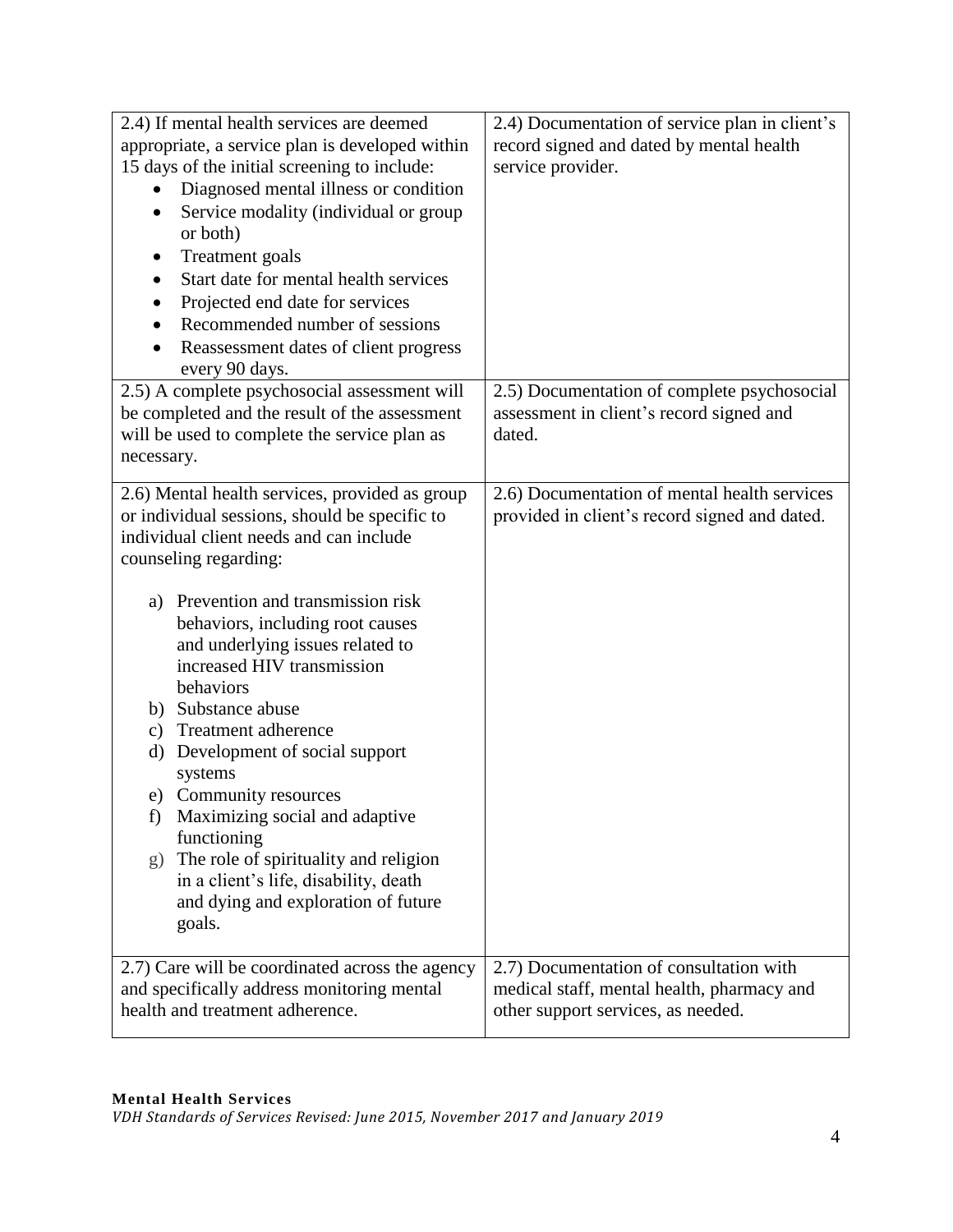| 2.8) Service plan is reviewed at least every 90<br>days and modified as appropriate.                                                                                                                                                                                                                                                                                                                                                                                    | 2.8) Documentation of review and update of<br>service plan as appropriate signed and dated.                                                                                                         |
|-------------------------------------------------------------------------------------------------------------------------------------------------------------------------------------------------------------------------------------------------------------------------------------------------------------------------------------------------------------------------------------------------------------------------------------------------------------------------|-----------------------------------------------------------------------------------------------------------------------------------------------------------------------------------------------------|
| 2.9) Refer client to other medical, mental<br>health and other services as appropriate, e.g.<br>psychiatric services, substance abuse treatment,<br>neuropsychological testing, day treatment<br>programs, in-patient hospitalization, case<br>management.                                                                                                                                                                                                              | 2.9) Documentation of referrals made and<br>status of outcome in client's record.                                                                                                                   |
| <b>Transition and Discharge</b>                                                                                                                                                                                                                                                                                                                                                                                                                                         |                                                                                                                                                                                                     |
| 2.10) Client discharged when mental health<br>services are no longer needed, goals have been<br>met, upon death or due to safety issues. (see<br>2.11)                                                                                                                                                                                                                                                                                                                  | 2.10) Documentation of discharge plan<br>summary and summary in client's record with<br>clear rationale for discharge within 30 days of<br>discharge, including certified letter, if<br>applicable. |
| Prior to discharge: Reasons for discharge and<br>options for other service provision should be<br>discussed with client. Whenever possible,<br>discussion should occur face-to-face. If not<br>possible, provider should attempt to talk with<br>client via phone. If verbal contact is not<br>possible, a certified letter must be sent to<br>client's last known address. If client is not<br>present to sign for the letter, it must be<br>returned to the provider. |                                                                                                                                                                                                     |
| Documentation: Client's record must include:<br>a) Date services began<br>Special client needs<br>b)<br>Services needed/actions taken, if<br>$\mathbf{c})$<br>applicable<br>d) Date of discharge<br>e) Reason(s) for discharge<br>Referrals made at time of discharge, if<br>f)<br>applicable.                                                                                                                                                                          |                                                                                                                                                                                                     |
| Transfer: If client transfers to another location,<br>agency or service provider, transferring agency<br>will provide discharge summary and other<br>requested records within 5 business days of<br>request. If client moves to another area,                                                                                                                                                                                                                           | Discharge summary and other records send<br>with the patient                                                                                                                                        |

### **Mental Health Services**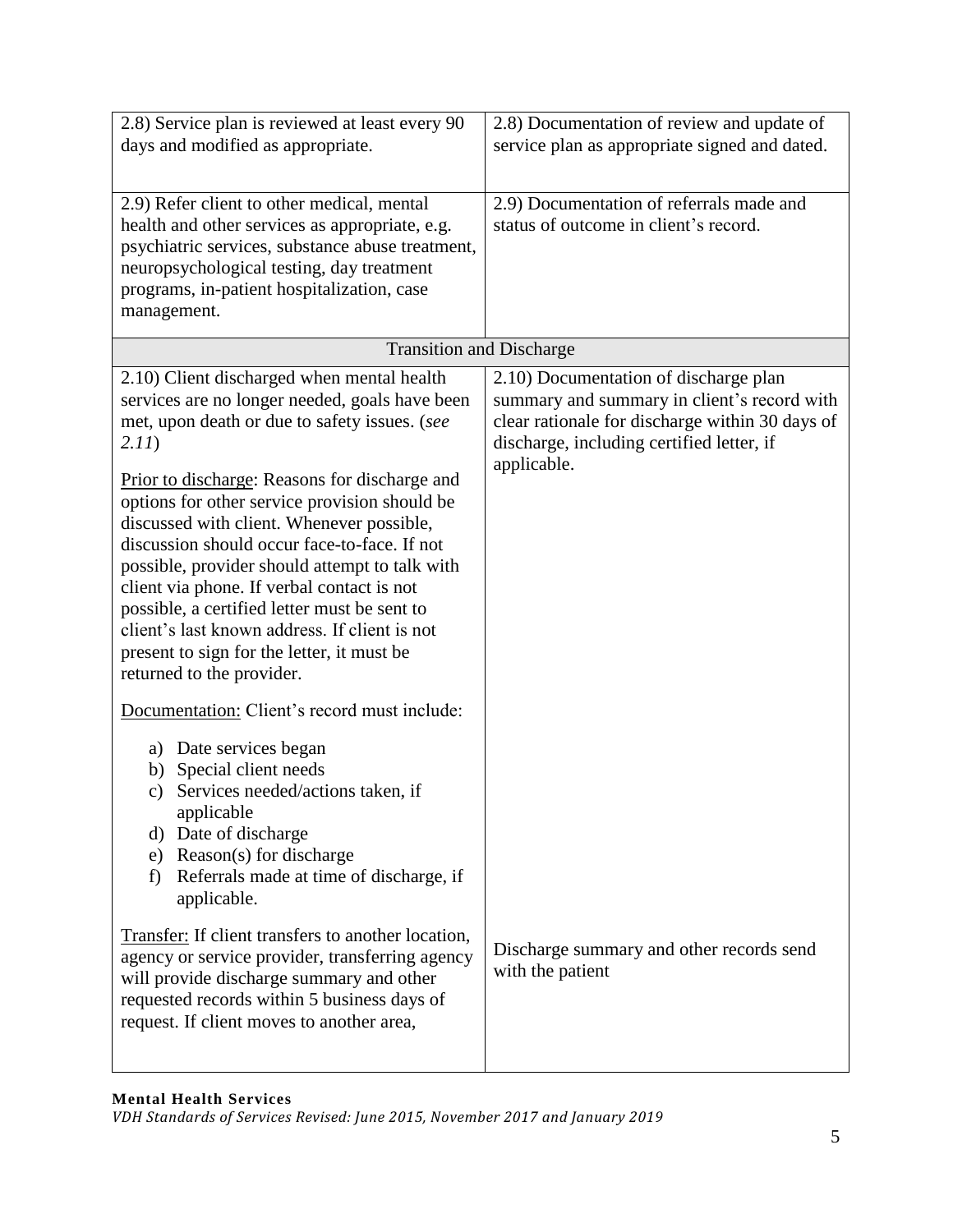| transferring agency will make referral for                                                              |                        |
|---------------------------------------------------------------------------------------------------------|------------------------|
| needed services in the new location.                                                                    |                        |
|                                                                                                         | Document attempts made |
| Unable to Locate: If client cannot be located,                                                          |                        |
| agency will make and document a minimum of                                                              |                        |
| three follow-up attempts on three separate                                                              |                        |
| dates (by phone or in person) over a three-                                                             |                        |
| month period after first attempt. A certified                                                           |                        |
| letter must be mailed to the client's last known                                                        |                        |
| mailing address within five business days after                                                         |                        |
| the last attempt to notify the client. The letter                                                       |                        |
| will state that the case will be closed within 30                                                       |                        |
| days from the date on the letter if an                                                                  |                        |
| appointment with the provider is not made.                                                              |                        |
|                                                                                                         |                        |
| Withdrawal from Service: If client reports that                                                         |                        |
| services are no longer needed or decides to no                                                          |                        |
| longer participate in the Service Plan, client                                                          |                        |
| may withdraw from services. Because clients                                                             |                        |
| may withdraw for a variety of reasons it may                                                            |                        |
| be helpful to conduct an exit interview to                                                              |                        |
| ensure reasons for withdrawal are understood,                                                           |                        |
| or identify factors interfering with the client's<br>ability to fully participate if services are still |                        |
| needed. If other issues are identified that                                                             |                        |
| cannot be managed by the agency clients                                                                 |                        |
| should be referred to appropriate agencies.                                                             |                        |
|                                                                                                         |                        |
| Administrative Discharge: Clients who engage                                                            |                        |
| in behavior that abuses the safety or violates                                                          |                        |
| the confidentiality of others may be                                                                    |                        |
| discharged. Prior to discharging a client for                                                           |                        |
| this reason, the case must be reviewed by                                                               |                        |
| leadership according to that agency's policies.                                                         |                        |
| Clients who are discharged for administrative                                                           |                        |
| reasons must be provided written notification                                                           |                        |
| of and reason for the discharge, and must be                                                            |                        |
| notified of possible alternative resources. A                                                           |                        |
| certified letter that notes the reason for                                                              |                        |
| discharge and includes alternative resources                                                            |                        |
| must be mailed to the client's last known                                                               |                        |
| mailing address within five business days after                                                         |                        |
| the date of discharge, and a copy must be filed                                                         |                        |
| in the client's chart.                                                                                  |                        |
|                                                                                                         |                        |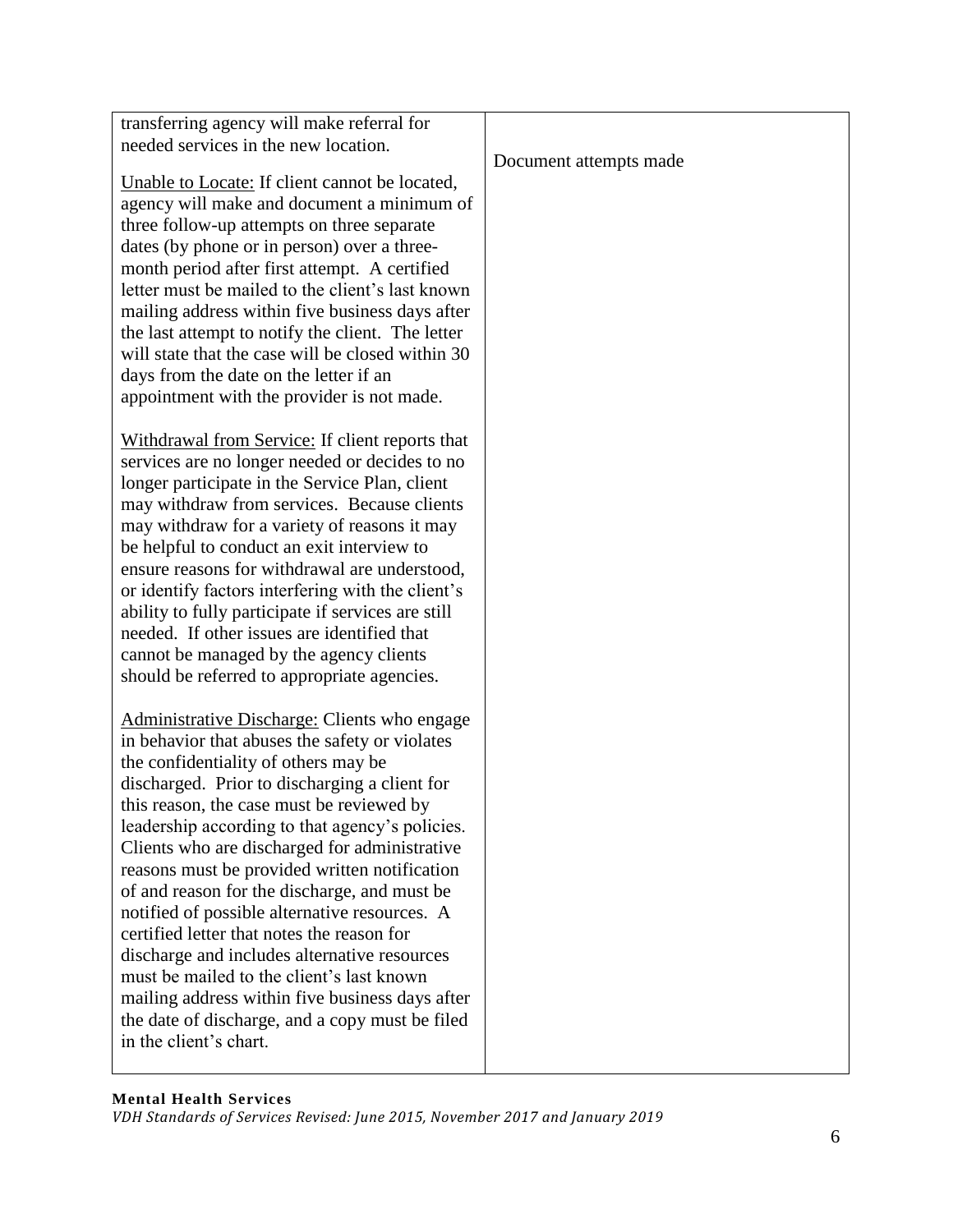|              | <b>Case Closure</b>                           |                                                                                             |
|--------------|-----------------------------------------------|---------------------------------------------------------------------------------------------|
|              | 2.11) Case will be closed if client:          | 2.11) Documentation of case closure in<br>client's record with clear rationale for closure. |
|              | a) Has met the service goals;                 |                                                                                             |
|              | b) Decides to transfer to another             |                                                                                             |
|              | agency;                                       |                                                                                             |
|              | c) Needs are more appropriately               |                                                                                             |
|              | addressed in other programs;                  |                                                                                             |
|              | d) Moves out of state;                        |                                                                                             |
|              | e) Fails to provide updated                   |                                                                                             |
|              | documentation of eligibility status           |                                                                                             |
|              | thus, no longer eligible for services;        |                                                                                             |
| f            | Fails to maintain contact with the            |                                                                                             |
|              | mental health assistance staff for a          |                                                                                             |
|              | period of three months despite three          |                                                                                             |
|              | (3) documented attempts to contact            |                                                                                             |
|              | client;                                       |                                                                                             |
|              | g) Can no longer be located;                  |                                                                                             |
|              | h) Withdraws from or refuses funded           |                                                                                             |
|              | services, reports that services are no        |                                                                                             |
|              | longer needed, or no longer                   |                                                                                             |
|              | participates in the individual service        |                                                                                             |
|              | plan;                                         |                                                                                             |
| $\ddot{1}$   | Exhibits any pattern of abuse as              |                                                                                             |
|              | defined by agency's policy.                   |                                                                                             |
| $\mathbf{i}$ | Becomes housed in an                          |                                                                                             |
|              | "institutional" program anticipated           |                                                                                             |
|              | to last for a minimum of 30 days,             |                                                                                             |
|              | such as a nursing home, prison or             |                                                                                             |
|              | inpatient program; or                         |                                                                                             |
| k)           | Is deceased.                                  |                                                                                             |
|              |                                               |                                                                                             |
|              | <b>3.0 Client Rights and Responsibilities</b> |                                                                                             |
|              |                                               | National Monitoring Standards: Provision of Part B funded HIV primary medical care and      |

*support services, to the maximum extent, without regard to either: the ability of the individual* 

*to pay for such services, or the current or past health conditions of the individuals served.vi* **Standard Measure**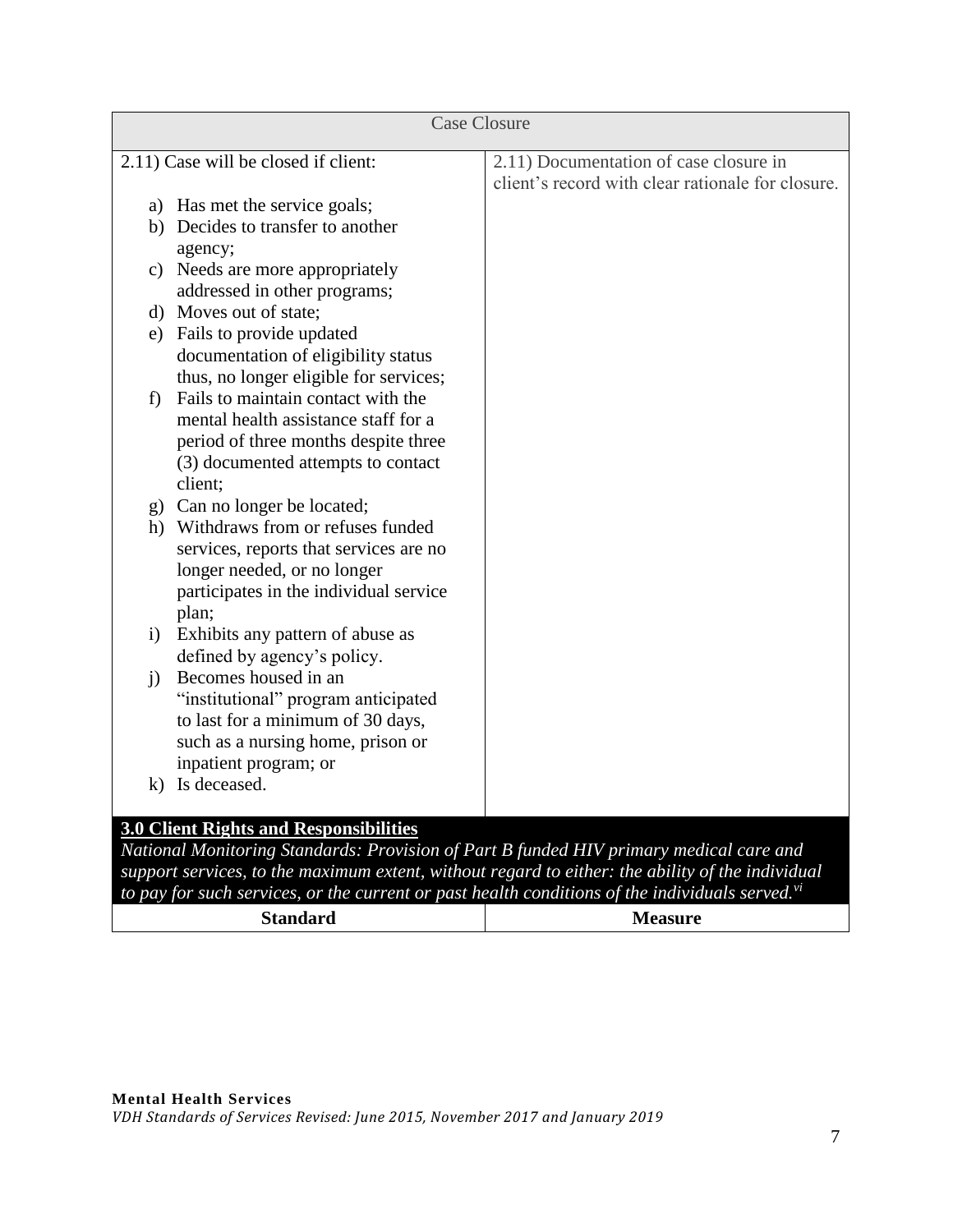|         | 3.1) Services are available and accessible to       | 3.1) Written eligibility requirements and non-   |
|---------|-----------------------------------------------------|--------------------------------------------------|
|         | any individual who meets program eligibility        | discrimination policy on file.                   |
|         | requirements.                                       |                                                  |
|         |                                                     |                                                  |
|         | All providers shall be in compliance with all       |                                                  |
|         | applicable federal, state, and local anti-          |                                                  |
|         | discrimination laws and regulations, including      |                                                  |
|         | but not limited to the American's with              |                                                  |
|         | Disabilities Act. All providers shall adopt a       |                                                  |
|         | non-discrimination policy prohibiting the           |                                                  |
|         | refusal of rendering services on the basis of the   |                                                  |
|         | fact or perception of race, color, creed,           |                                                  |
|         | religion, national origin, ancestry, age, sex,      |                                                  |
|         | sexual orientation, gender identity, domestic       |                                                  |
|         | partner status, marital status, height, weight,     |                                                  |
|         | disability, or HIV/AIDS diagnosis.                  |                                                  |
|         |                                                     |                                                  |
|         | Each provider shall make available to clients a     |                                                  |
|         | process for requesting interpretation services,     |                                                  |
|         | including American Sign Language.                   |                                                  |
|         | 3.2) Clients Rights and Responsibilities policy     | 3.2) Written policy on file.                     |
|         | exists which requires each client to sign & date    |                                                  |
|         | a form indicating they has been offered: a)         |                                                  |
|         | explanation of the policy, and b) copy of           |                                                  |
|         | 'Client's Rights and Responsibilities and to        |                                                  |
|         | communicate client's understanding of the           |                                                  |
| policy  |                                                     |                                                  |
|         | 3.3) Explanation of Client's Rights and             | 3.3) Current Client's Rights and                 |
|         | <i>Responsibilities</i> is provided to each client. | <i>Responsibilities</i> form signed and dated by |
|         |                                                     | client and located in client's record.           |
|         | Client rights include:                              |                                                  |
| $\circ$ | Be treated with respect, dignity,                   |                                                  |
|         | consideration, and compassion;                      |                                                  |
| O       | Receive services free of discrimination;            |                                                  |
| O       | Be informed about services and options              |                                                  |
|         | available.                                          |                                                  |
| O       | Participate in creating a plan of                   |                                                  |
|         | services;                                           |                                                  |
| O       | Reach an agreement about the                        |                                                  |
|         | frequency of contact the client will                |                                                  |
|         | have either in person or over the phone.            |                                                  |
| O       | File a grievance about services received            |                                                  |
|         | or denied;                                          |                                                  |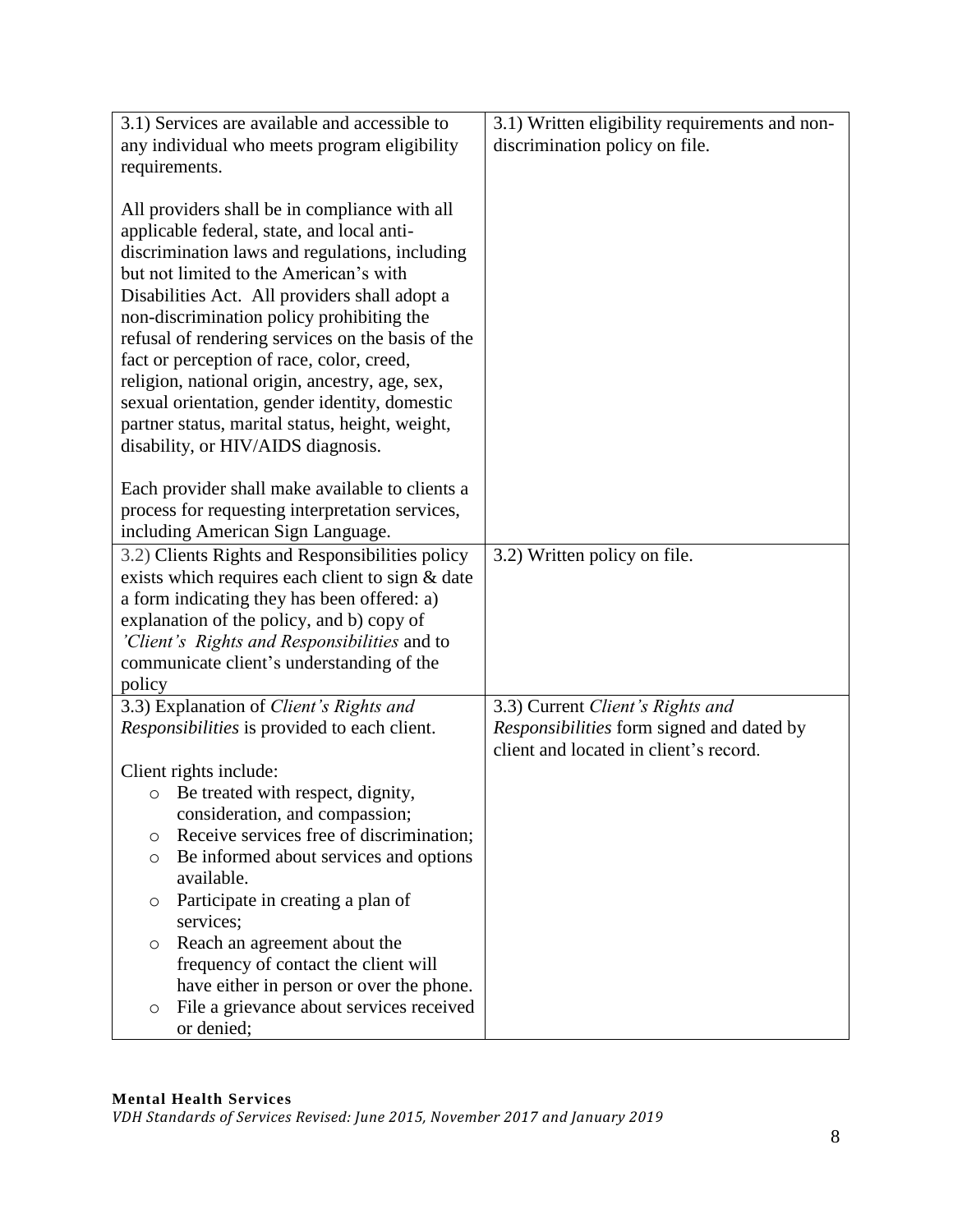| O       | Not be subjected to physical, sexual,           |                                           |
|---------|-------------------------------------------------|-------------------------------------------|
|         | verbal and/or emotional abuse or                |                                           |
|         | threats;                                        |                                           |
| O       | Voluntary withdraw from the program;            |                                           |
| $\circ$ | Have all records be treated                     |                                           |
|         | confidentially;                                 |                                           |
|         | Have information released only when:            |                                           |
| $\circ$ | A written release of information is             |                                           |
|         | signed;                                         |                                           |
| O       | A medical emergency exists;                     |                                           |
| O       | There is an immediate danger to the             |                                           |
|         | client or others;                               |                                           |
|         |                                                 |                                           |
| O       | There is possible child or elder abuse;         |                                           |
|         | <b>or</b>                                       |                                           |
| $\circ$ | Ordered by a court of law.                      |                                           |
|         |                                                 |                                           |
|         | Client responsibilities include:                |                                           |
| $\circ$ | Treat other clients and staff with              |                                           |
|         | respect and courtesy;                           |                                           |
| $\circ$ | Protect the confidentiality of other            |                                           |
|         | clients;                                        |                                           |
| O       | Participate in creating a plan of service;      |                                           |
| $\circ$ | Let the agency know any concerns or             |                                           |
|         | changes in needs;                               |                                           |
| O       | Make and keep appointments, or when             |                                           |
|         | possible, phone to cancel or change an          |                                           |
|         | appointment time;                               |                                           |
| O       | Stay in contact with the agency by              |                                           |
|         | informing the agency of change in               |                                           |
|         | address and phone number, respond to            |                                           |
|         | phone calls and mail                            |                                           |
| O       | Avoid to subject the agency's staff to          |                                           |
|         | physical, sexual, verbal and/or                 |                                           |
|         | emotional abuse or threats.                     |                                           |
|         |                                                 |                                           |
|         | <b>4.0 Grievance Process</b>                    |                                           |
|         | <b>Standard</b>                                 | <b>Measure</b>                            |
|         | 4.1) Grievance policy exists which requires     | 4.1) Written grievance procedure on file, |
|         | each client to sign & date indicating they has  | available in languages and formats        |
|         | been offered: a) explanation of the policy, and | appropriate to populations served.        |
|         | b) copy of Grievance Procedure and c)           |                                           |
|         |                                                 |                                           |
|         | communication of client's understanding of the  |                                           |
|         |                                                 |                                           |
| policy. |                                                 |                                           |

## **Mental Health Services**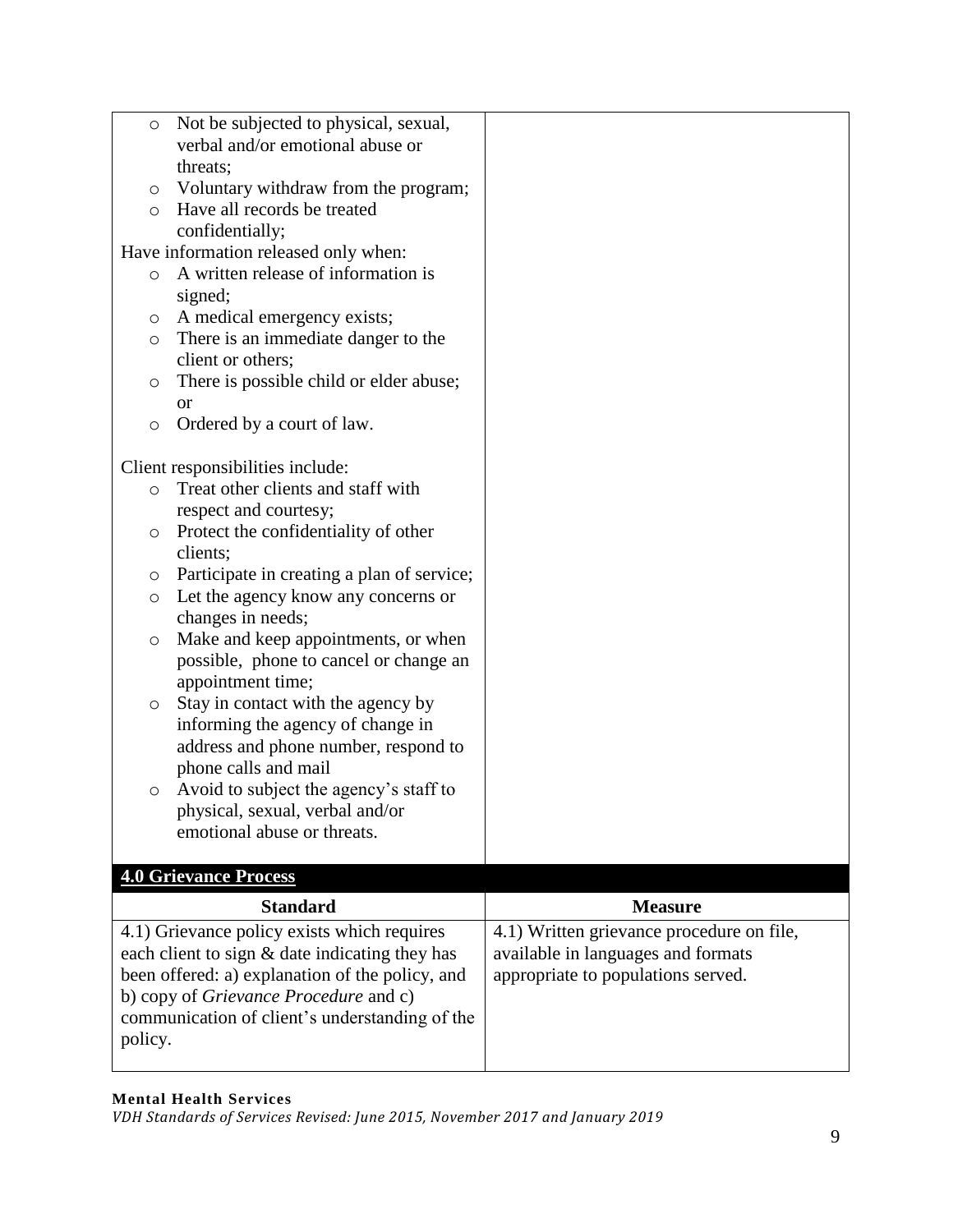| Policy shall describe the process for resolving<br>client grievances, including identification of<br>whom to contact and applicable timelines.   |                                                                                                                         |
|--------------------------------------------------------------------------------------------------------------------------------------------------|-------------------------------------------------------------------------------------------------------------------------|
| Policy shall be available in languages and<br>formats (e.g. for persons with disabilities)<br>appropriate to populations served.                 |                                                                                                                         |
| 4.2) Explanation of <i>Grievance Procedure</i> is<br>provided to each client.                                                                    | 4.2) Current Grievance Procedure form<br>signed and dated by Client and located in<br>client's record.                  |
| Clients may file a grievance if their request for<br>services is denied or if they have any complaint<br>or concern about the services received. |                                                                                                                         |
| 4.3) Grievance process shall be fair and<br>expeditious for resolution of client grievances.                                                     | 4.3) Documentation of client grievances,<br>status and resolution.                                                      |
| 4.4) Review the grievance policy yearly with<br>client signature.                                                                                | 4.4) Current Client's Rights and<br>Responsibilities form signed and dated by<br>client and located in client's record. |

# **5.0 Personnel Qualifications (including licensure)**

*National Monitoring Standards: a mental health professional licensed or authorized with the State to provide such services, typically including psychiatrists, psychologists, and licensed clinical social workers, provides mental health services. Documentation of appropriate and valid licensure and certification of mental health professionals as required by the State. vii*

| <b>Standard</b>                               | <b>Measure</b>                    |
|-----------------------------------------------|-----------------------------------|
| 5.1) All mental health professional will have | 5.1) Copy of current licensure in |
| appropriate and valid licensure and           | personnel file.                   |
| certification as required by the Commonwealth |                                   |
| of Virginia. Licensure is required for:       |                                   |
|                                               |                                   |
| Licensed Clinical Social Worker               |                                   |
| Licensed Master Social Worker                 |                                   |
| (LMSW) who is employed by or                  |                                   |
| volunteer for an agency not owned in          |                                   |
| total or part by the LMSW and who is          |                                   |
| under a clinical supervision plan             |                                   |
| Marriage and family therapist                 |                                   |
| Licensed professional counselor               |                                   |
| Psychologist                                  |                                   |
| Psychiatrist                                  |                                   |
| Psychiatric nurse.                            |                                   |
|                                               |                                   |

#### **Mental Health Services**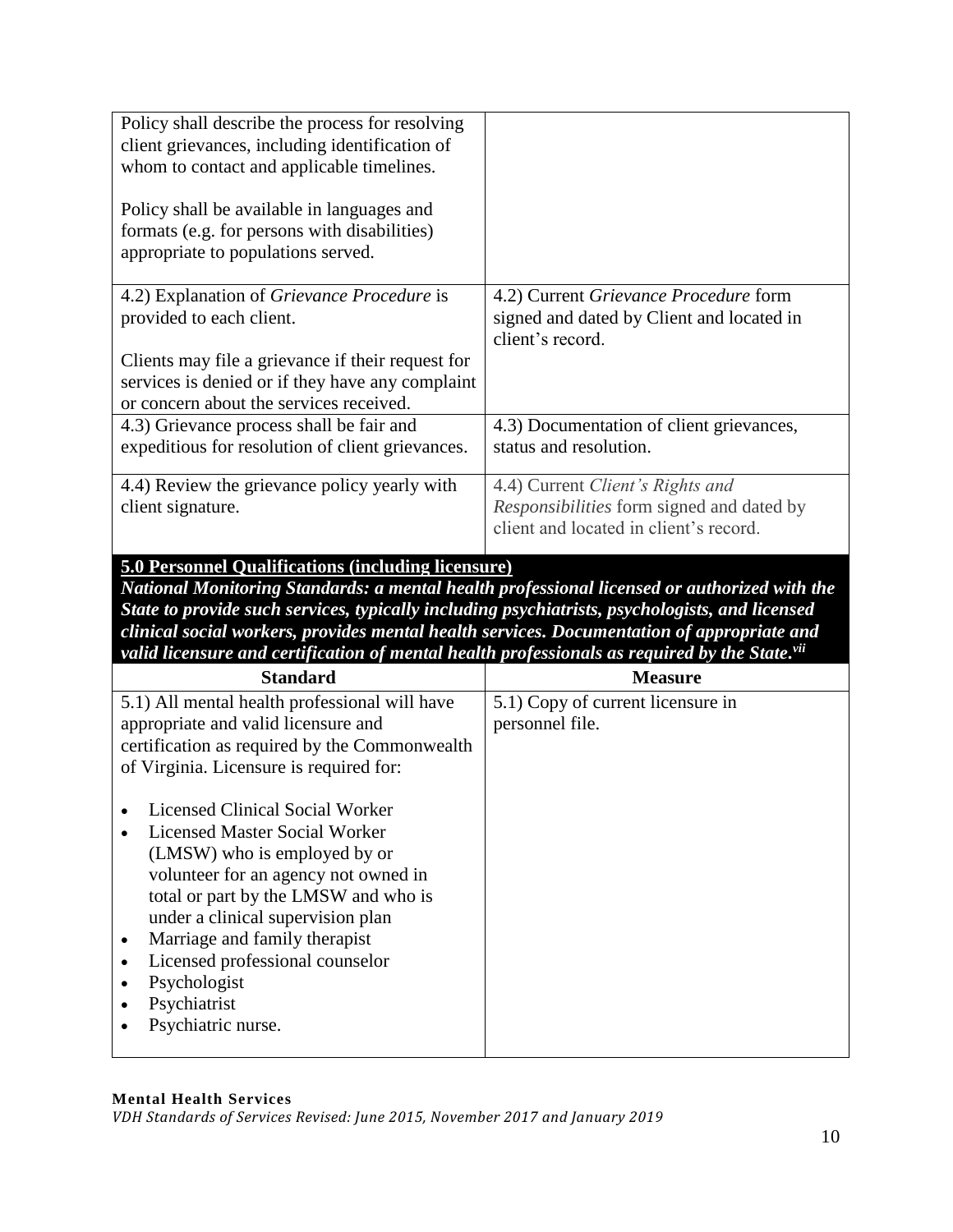| 5.2) Newly employed mental health                                                                                                                                                                                                                                                                                                                                                  | 5.2) Documentation of training completed in    |
|------------------------------------------------------------------------------------------------------------------------------------------------------------------------------------------------------------------------------------------------------------------------------------------------------------------------------------------------------------------------------------|------------------------------------------------|
| professionals must complete orientation within                                                                                                                                                                                                                                                                                                                                     | personnel file.                                |
| 90 days of hire and include training on:                                                                                                                                                                                                                                                                                                                                           |                                                |
| Referral for crisis intervention<br>policy/procedures<br>Standards of care<br>$\bullet$<br>Confidentiality<br>$\bullet$<br>Client rights and responsibilities<br>$\bullet$<br>Client abuse and neglect reporting<br>$\bullet$<br>policies and procedures<br><b>Professional Ethics</b><br>$\bullet$<br>Emergency and safety procedures<br>٠<br>Data management and record keeping. |                                                |
| 5.3) All mental health professionals must                                                                                                                                                                                                                                                                                                                                          | 5.3) Documentation of training complete in     |
| complete at least 2 hours of continuing                                                                                                                                                                                                                                                                                                                                            | personnel file                                 |
| education in HIV/AIDS treatment or care                                                                                                                                                                                                                                                                                                                                            |                                                |
| annually.<br>5.4) All mental health professionals must be                                                                                                                                                                                                                                                                                                                          | 5.4) Documentation of supervision according    |
| supervised by a licensed clinical mental health                                                                                                                                                                                                                                                                                                                                    | to agency policy.                              |
| practitioner.                                                                                                                                                                                                                                                                                                                                                                      |                                                |
|                                                                                                                                                                                                                                                                                                                                                                                    |                                                |
|                                                                                                                                                                                                                                                                                                                                                                                    |                                                |
| <b>6.0 Cultural and Linguistic Competency</b>                                                                                                                                                                                                                                                                                                                                      |                                                |
|                                                                                                                                                                                                                                                                                                                                                                                    |                                                |
| <b>Standard</b>                                                                                                                                                                                                                                                                                                                                                                    | <b>Measure</b>                                 |
| 6.1) Health services are culturally and                                                                                                                                                                                                                                                                                                                                            | 6.1) Documentation of site cultural and        |
| linguistically competent, client-guided and                                                                                                                                                                                                                                                                                                                                        | linguistic competence as reported in annual    |
| community based. At a minimum, provider's                                                                                                                                                                                                                                                                                                                                          | Cultural and Linguistic Competency Report.     |
| documentation should include:                                                                                                                                                                                                                                                                                                                                                      |                                                |
|                                                                                                                                                                                                                                                                                                                                                                                    |                                                |
| Experience with providing services to the                                                                                                                                                                                                                                                                                                                                          |                                                |
| diverse ethnic, linguistic, sexual or cultural<br>populations targeted;                                                                                                                                                                                                                                                                                                            |                                                |
| Capacity of staff, including volunteers and                                                                                                                                                                                                                                                                                                                                        |                                                |
| Board, to design, provide and evaluate                                                                                                                                                                                                                                                                                                                                             |                                                |
| culturally and linguistically appropriate                                                                                                                                                                                                                                                                                                                                          |                                                |
| services;                                                                                                                                                                                                                                                                                                                                                                          |                                                |
| List of cultural competency trainings                                                                                                                                                                                                                                                                                                                                              |                                                |
| completed by staff.                                                                                                                                                                                                                                                                                                                                                                |                                                |
| 6.2) Easy-to-understand print and multimedia                                                                                                                                                                                                                                                                                                                                       | 6.2) Culturally and linguistically appropriate |
| materials and signage in the languages<br>commonly used by the populations in the                                                                                                                                                                                                                                                                                                  | materials and signage accessible.              |

## **Mental Health Services**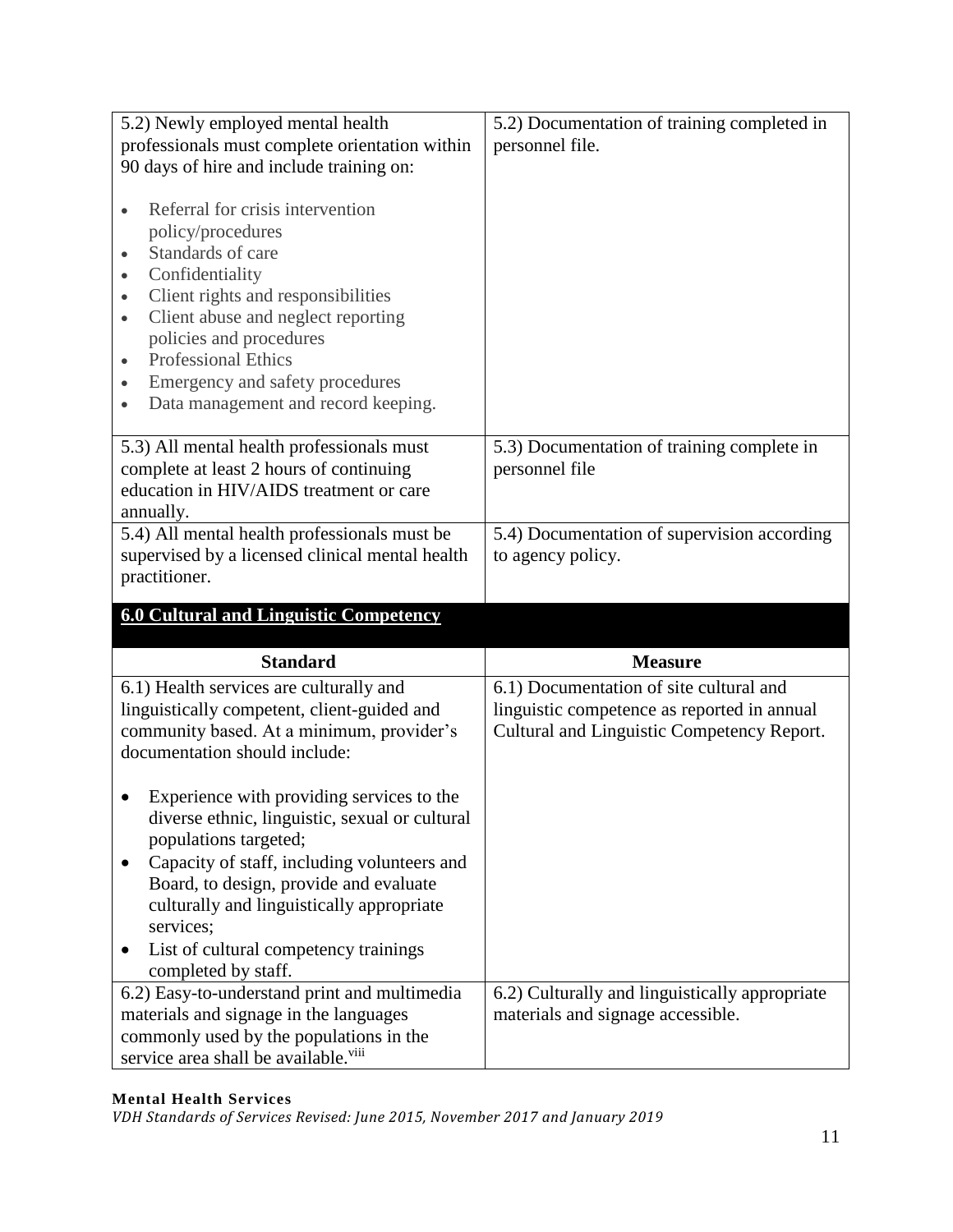| 7.0 Privacy and Confidentiality (including securing records)                                                                                                                                                                                                                                                                                                                                                   |                                                                                                                                                                                                                                                                                                                                                                                                                                                                                         |  |
|----------------------------------------------------------------------------------------------------------------------------------------------------------------------------------------------------------------------------------------------------------------------------------------------------------------------------------------------------------------------------------------------------------------|-----------------------------------------------------------------------------------------------------------------------------------------------------------------------------------------------------------------------------------------------------------------------------------------------------------------------------------------------------------------------------------------------------------------------------------------------------------------------------------------|--|
| <b>Standard</b>                                                                                                                                                                                                                                                                                                                                                                                                | <b>Measure</b>                                                                                                                                                                                                                                                                                                                                                                                                                                                                          |  |
| 7.1) Client confidentiality policy exists which<br>include: 1) Release of information<br>requirements, and b) Health Insurance<br>Portability and Accountability Act.                                                                                                                                                                                                                                          | 7.1) Written Client confidentiality policy on<br>file at provider agency.                                                                                                                                                                                                                                                                                                                                                                                                               |  |
| 7.2) Client's consent for release of information<br>is determined.                                                                                                                                                                                                                                                                                                                                             | 7.2) Current Release of Information Form<br>signed and dated by client and provider<br>representative and located in client's record.<br>Each release form indicates who may receive<br>the client's information and has an expiration<br>of not more than 12 months from date of<br>signature.                                                                                                                                                                                         |  |
| 7.3) Each client file is stored in a secure<br>location. Electronic client records are protected<br>from unauthorized use.                                                                                                                                                                                                                                                                                     | 7.3) Files stored in locked file or cabinet with<br>access limited to appropriate personnel.<br>Electronic files are secure with password<br>protection and access is limited to appropriate<br>personnel.                                                                                                                                                                                                                                                                              |  |
| 7.4) Annual submission of Verification of<br>Receipt of Assurance of Key Requirements<br>document by all staff that handle client<br>identifying information.                                                                                                                                                                                                                                                  | 7.4) Documentation of signed Verification of<br>Receipt of Assurance of Key Requirement<br>forms.                                                                                                                                                                                                                                                                                                                                                                                       |  |
| <b>8.0 Quality Management</b><br>National Monitoring Standards: Implement a Clinical Quality Management Program (CQM)<br>to include: $a$ ) written QM plan; $b$ ) quality expectations for providers and services; $c$ ) method<br>to report and track expected outcomes; d) monitoring of provider compliance with HHS<br>treatment guidelines and Part B Program's approved Standards of Care. <sup>ix</sup> |                                                                                                                                                                                                                                                                                                                                                                                                                                                                                         |  |
| <b>Standard</b>                                                                                                                                                                                                                                                                                                                                                                                                | <b>Measure</b>                                                                                                                                                                                                                                                                                                                                                                                                                                                                          |  |
| 8.1) Measure and report client health outcomes<br>using Mental Health Services measures<br>approved by VDH.                                                                                                                                                                                                                                                                                                    | 8.1) Performance measurement data on the<br>following indicators:<br>Percentage of people living with HIV and<br>receiving Mental Health Services,<br>regardless of age, who will have at least<br>two care markers in a 12 month period<br>that are at least 3 months apart (Care<br>marker defined as evidence of a HIV<br>medical care visit date, a CD4 count and<br>test date, a viral load value and test date,<br>and/or an antiretroviral medication<br>prescription and date). |  |